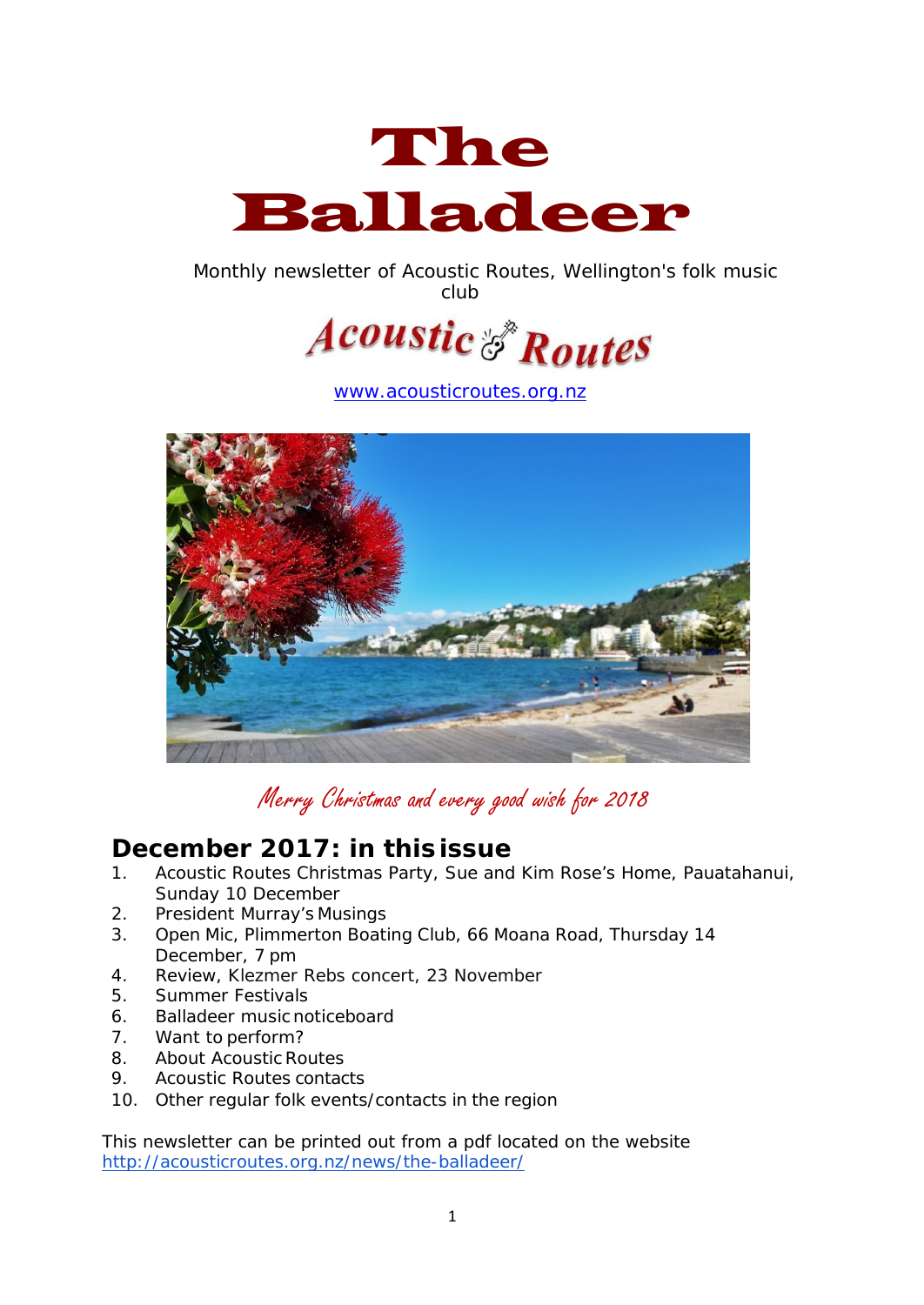# **1. Acoustic Routes Christmas Party, Sue and Kim Rose's home, 329a Paekakariki Hill Road Pauatahanui, Sunday 10 December, 4 pm**

Sue and Kim have once again offered to host this year's AR Christmas party at their gorgeous rural retreat nestled in a little valley about 3 km from the Pauatahanui shops. (It's about the same distance from Wellington as Plimmerton - see map below).

#### **What To Bring**

In lieu of a secret Santa this year, we will be collecting koha for the Wellington City Mission's Christmas Star appeal. Please bring a plate of food, a bottle of what you like to drink, and of course instruments and songs. Disposable plates, etc., will be provided but those of you who have picnic sets could bring them too, to help reduce the waste.

#### **Getting There**

Sue and Kim's home is 3.29 kilometres from Pauatahanui village, heading north up the Paekakariki Hill Rd. At the end of a long straight you'll find the golf club on the right. Turn left into the drive just past that, cross the bridge and take the left hand fork to the house.

The nearest train stations are Paramata and Plimmerton if you are being picked up by a driver. Cell phone coverage is marginal but if you have any problems finding it, phone landline 2379029.



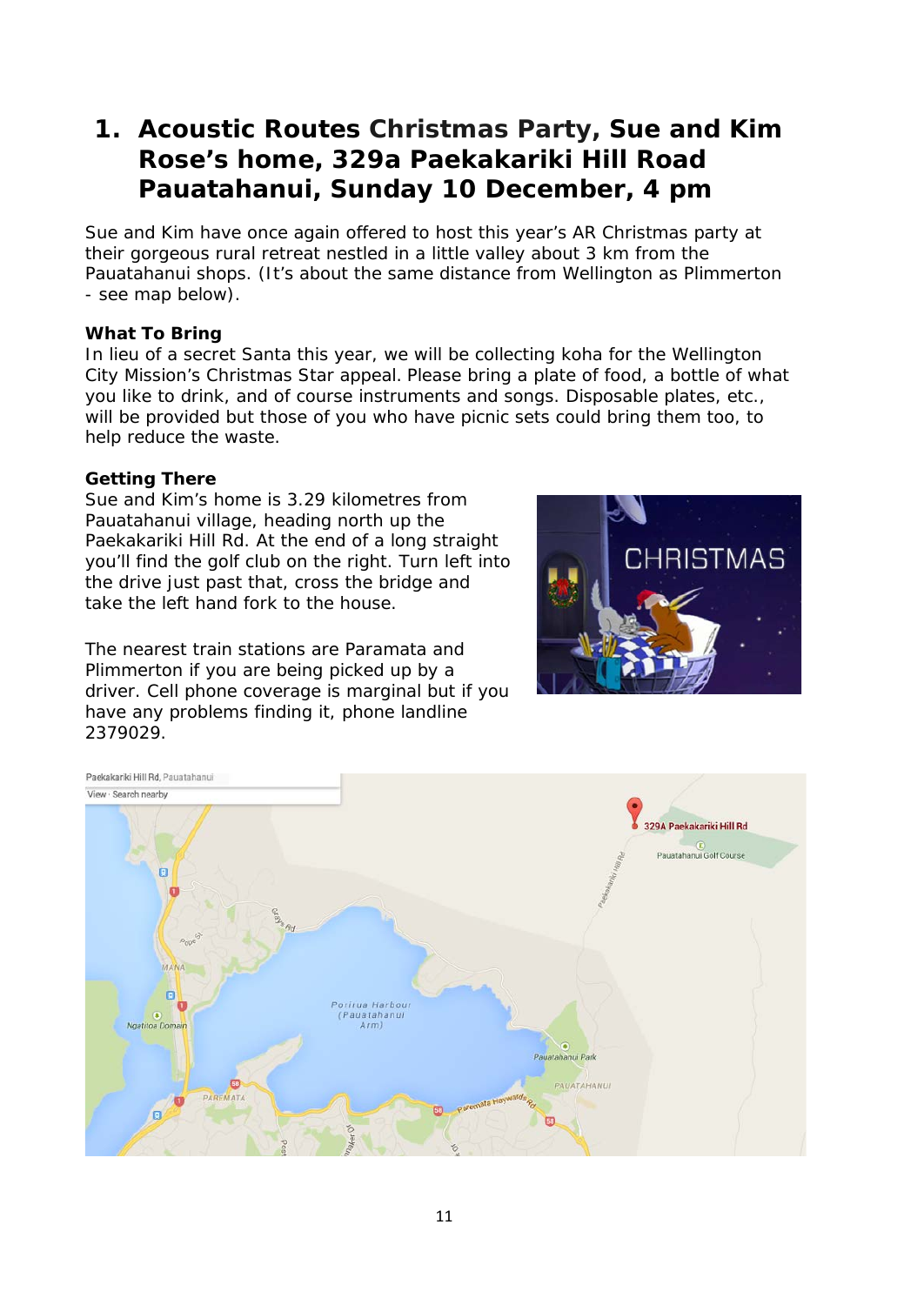# **2. President Murray's Musings**



Hi again Everybody

This year's quite unbelievable spring seems to have morphed into summer.

Last month we were treated to a well-attended, wonderful and lively concert by the Klezmer Rebs, equally wonderfully preceded by Liz and Tim. A real delight.

Because Christmas is fast approaching, with all its pressures, we won't present a concert during December or January. However we are looking to get into the swing of things in February 2018 with some exciting line-ups.

Kim and Sue Rose have kindly invited all of us to their country estate, for Acoustic Routes annual Christmas Party. It would be wonderful to see each and every one of you, with instruments, voices, and good cheer. I'd like to thank Sue and Kim very much for once again hosting this event.

I am really pleased to note that the 'Youth' section of Acoustic Routes are having their first meeting this coming Sunday. We hope that they will run regular meetings in their own style during 2018 and beyond. Matt Jansen is co-ordinating that group at present. If you are younger, or know younger people who may be interested in being involved, please get in touch with me and I'll put you/them in contact with Matt.

I would also still like to get a families' event started during 2018. I'm thinking a semi-autonomous monthly, weekend afternoon event that caters both for the little ones and their parents. If you would like to be involved and help get this going, please get in touch with me.

During 2018, I would like the club to begin running workshops. I need to know what your needs are. Please get in touch with suggestions or if you would like to be involved running a workshop. I would like the club to strengthen as a musical community where we all help and support each other to grow together.

We have been considering changing our concert nights from Thursdays to Sundays. I mentioned this in last month's Balladeer and asked for feedback. I haven't received any as yet, so I will presume that we are free to make that change in the future, if we see fit. If you do have opinions about this, please get in touch. Historically we ran our concert nights on Sundays for many decades and only changed to Thursdays at the request of the then venue manager. Reverting to Sundays, would give us the flexibility to run Sunday afternoon events that then ran into evening concerts.

There are a number of festivals over the summer period, including Tahora, Whare Flat, Tui, Te Rangi and the Auckland festival. I think that there may be several other events, in other parts of Kiwi Land.

There are a number of people I would especially like to thank for their contribution to Acoustic Routes activities in 2017.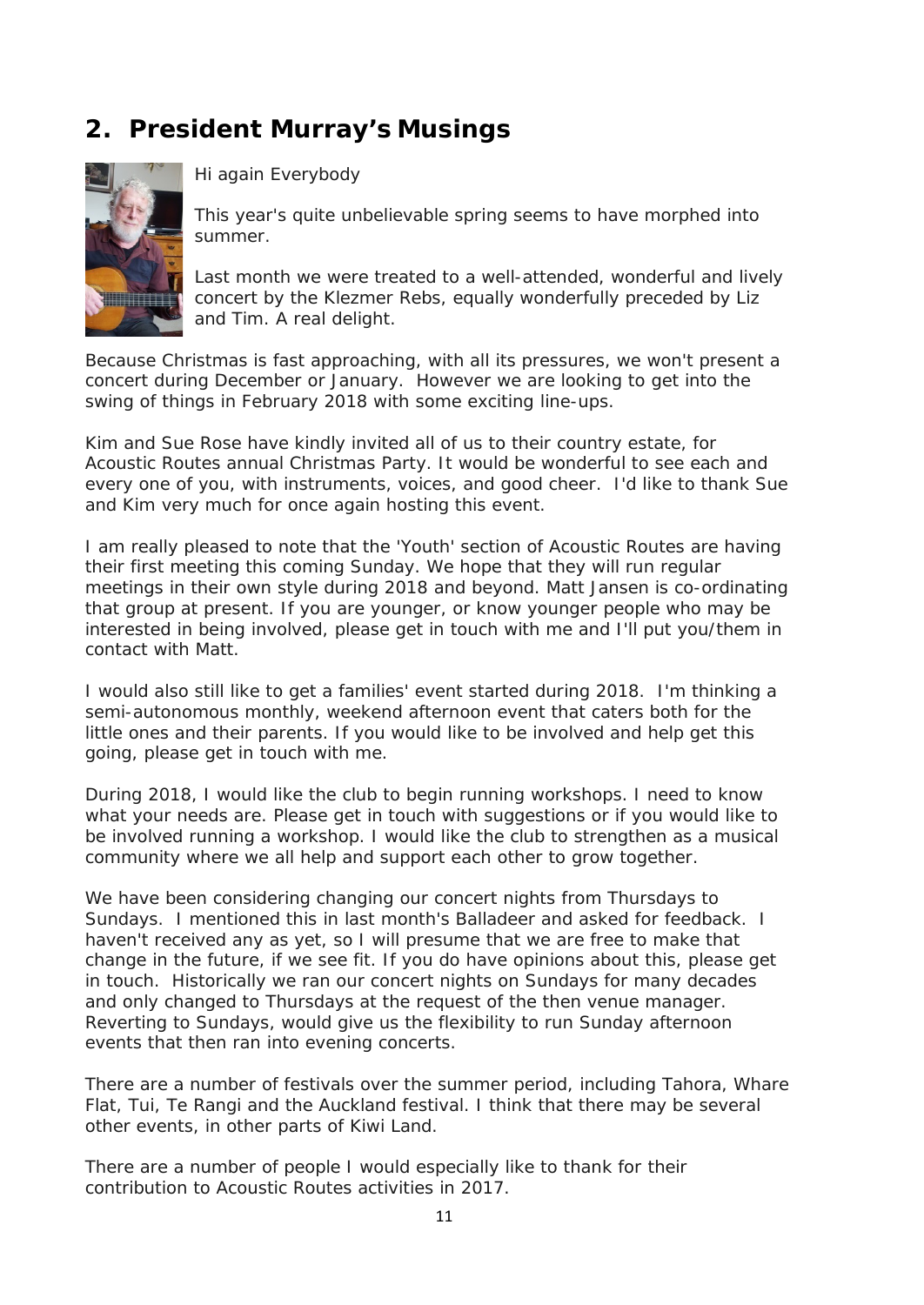- Kevin Ikin for running the very successful monthly Acoustic Routes Open Mic at the Office in Newtown.
- $-$  Roy McGuiness for running the very successful monthly Plimmerton Open Mic in association with Acoustic Routes.
- Annie Mc Gregor for once again so ably organising and running the 2017 Riverserlea Retreat weekend during the winter months. A wonderful social musical weekend.
- John Burnell for managing our IT problems. John is often almost invisible, but so vital to our lines of communication.
- Our previous president Janette Munneke for helping and supporting the transition to the present committee so well, from so far away.
- Gerard Hudson, Julie Lamb and our treasurer Sue Ikin for sorting to our finances.
- Philippa Boy for the great job she does every month, compiling and sending out such a wonderful Balladeer and not the least, in sorting my ramblings into something readable

A very big thanks to all of our very dedicated and hardworking Committee for the wonderful job they do.

Lastly, a really big thank you to all of you for supporting Acoustic Routes. Without you we wouldn't have a club. Have a wonderful Christmas, a safe summer and a very happy new year

Merry Christmas

Murray

## **3. Open Mic, Plimmerton Boating Club, 66 Moana Road, Plimmerton, Thursday 14 December, 7 pm**

This great night in a lovely venue, hosted by the inimitable Roy McGuinness, is now under the umbrella of Acoustic Routes. Low cost drinks and food, and a sound system. Put this one on your calendar as a regular event.

If you want to find out more, contact Roy on (021) 433-878.

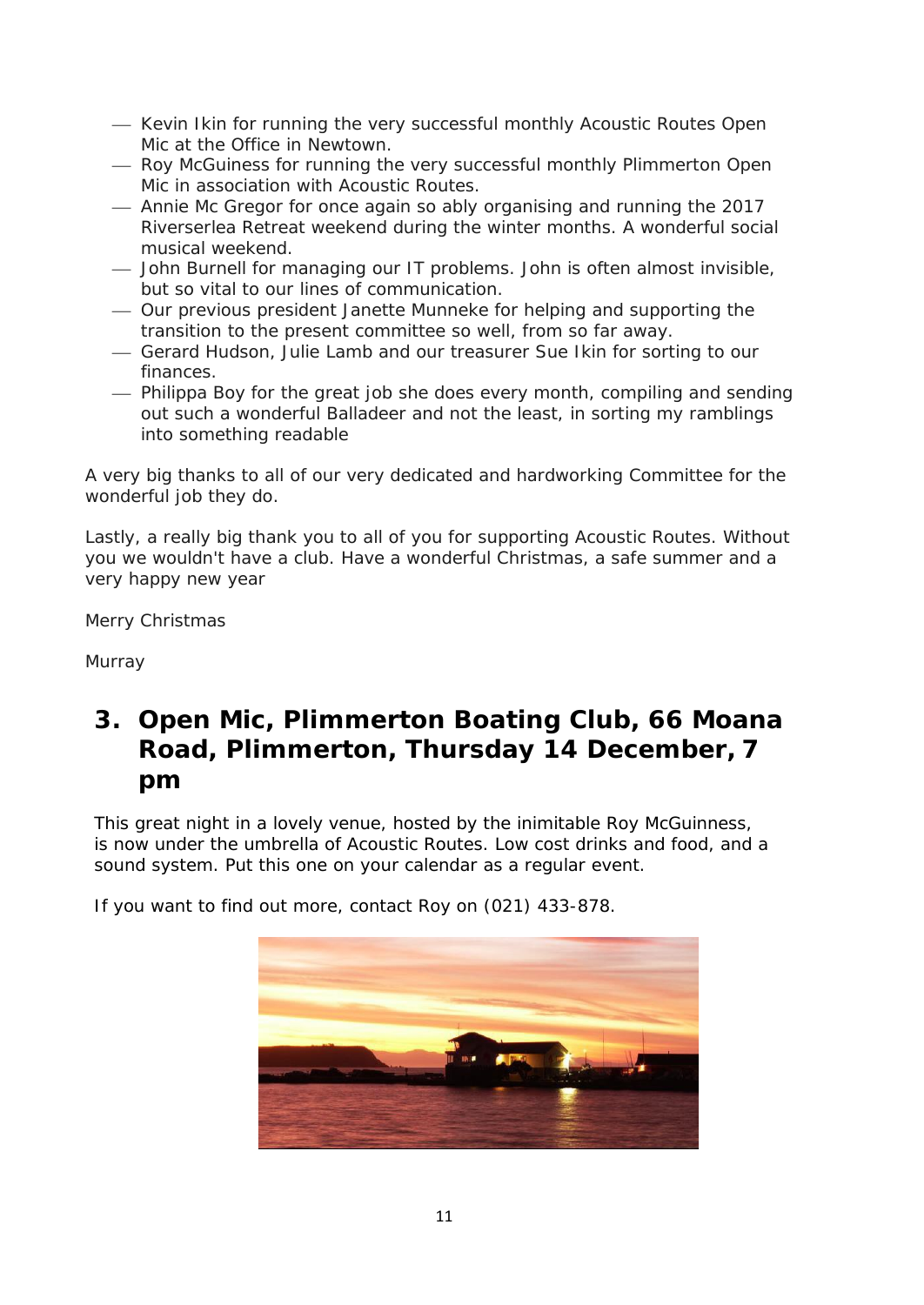## **4. Review, Klezmer Rebs concert, 23 November**

This was Acoustic Routes' final concert for the year and it was a cracker. It was the Rebs' single concert outing in Wellington this year, I understand, and they attracted a goodly-sized audience to the spruced-up Roseneath School Hall, in a show that took us on a bit of a musical world tour.

The Klezmer Rebs have been part of the Wellington music scene for about 15 years. They didn't have their full line-up for this concert, but the five on stage still pumped out a big sound on accordion, keyboard, double bass, guitar and mandolin, trombone, percussion and a rather large brass instrument, sort of like a sousaphone, called a halicon (if I've got the spelling right).

They started with one of their own songs, "Kumpt ,Kumpt Khaverim", with lyrics from a band-member's mother set to music by their ace clarinet player, Urs Signer.



Their wide ranging set-list spanned from traditional songs drawn from the Eastern European Jewish culture where Klezmer had its roots, to modern numbers touching on many other musical genres that Klezmer has connected with along the way. So, we had during the course of the evening, Klezmer Charleston, a Klezmer Tango, a 1940s Klezmer pop hit covered by the Andrews Sisters, country swing Klezmer ("Blue Klezmer Moon") a Roma (gypsy) love song and Andy Statman"s "Flatbush Waltz" done Klezmer style.



The Rebs' musical trip around the world was augmented in fine fashion by the opening act, Liz Merton and Tim Barrie, who also crossed a fair number of cultural bridges in their set.

They performed songs and tunes from Arabic, Jewish and Eastern European sources, as well as three new songs of their own, accompanied on an array of instruments you don't get to hear every day: ud, fiddle, clarinet, ukulele

and drum. The songs were just as varied: an invitation to bring a plate to a neighbourhood gathering that might include elves, wizards, dwarves and hobbits; exploring the contents of other peoples' bookshelves; and a song evoking the Wellington landscape.

If you weren't there, you missed a treat, but if you are going to Auckland Folk Festival in January, you can catch the Klezmer Rebs there.

Kevin Ikin.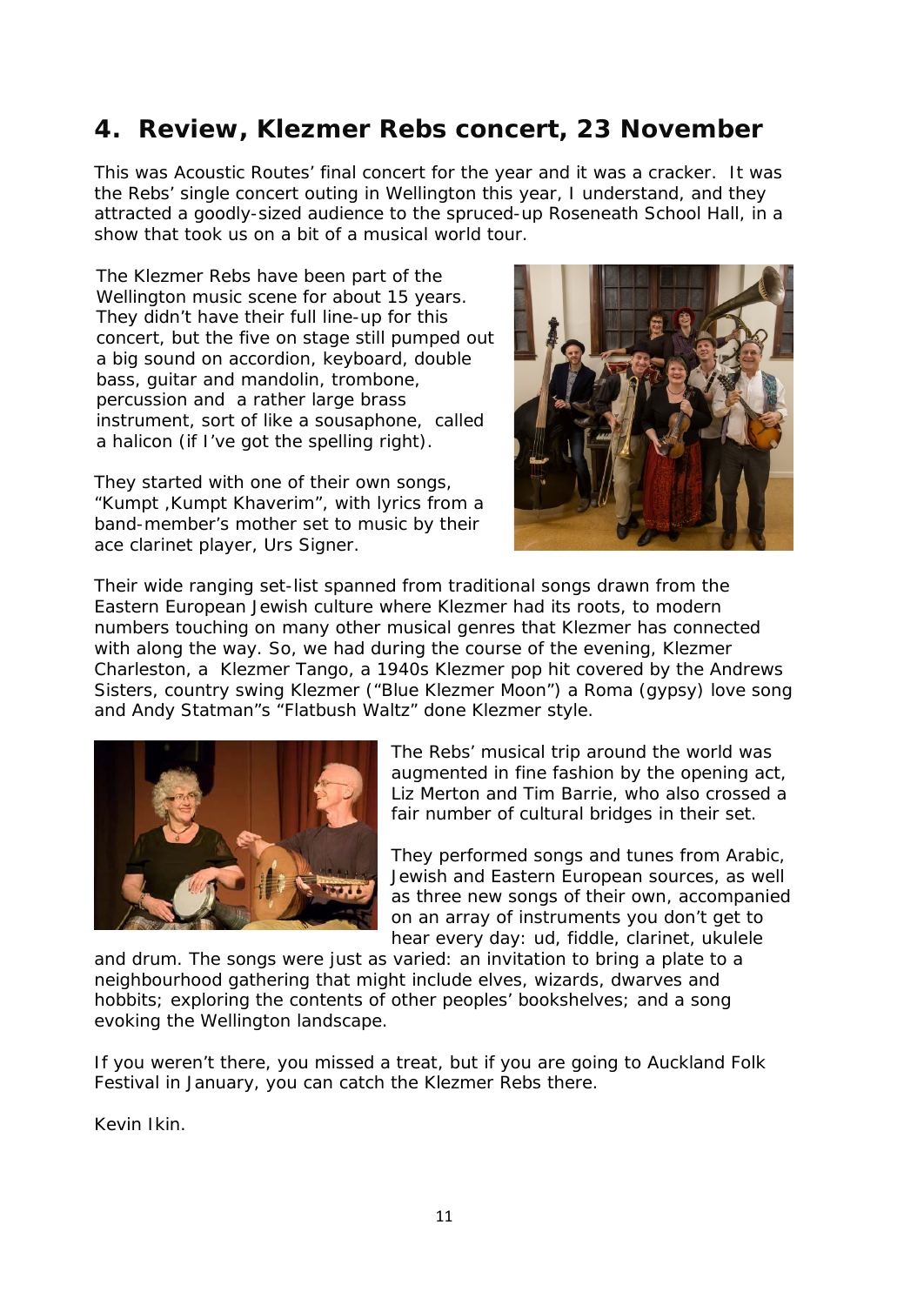# **5. Summer Festivals Coming Up**

#### **Tui Farm Folk Festival, 29 December 2017 to 2 January 2018.**

Lovely people, lovely venue, a great wee festival. [www.tuifarmfolk.co.nz](http://www.tuifarmfolk.co.nz/) for details on how to get your tickets.

#### **Whare Flat Folk Festival, 30 December to 2 January 2018**

Four days of music and dance concerts, workshops, entertainment and relaxation [http://www.whareflat.org.nz](http://www.whareflat.org.nz/) and follow the link, or buy tickets directly through eventfinda

#### **Women's Voices Summer Camp, Riverslea Lodge, Otaki Gorge, 12-14 January 2018**

Lead by Carol Shortis. [http://www.carolshortis.co.nz](http://www.carolshortis.co.nz/) or contact her on 04 904 0580 or 021 813 6207 for further details, including price.

#### **Ethno New Zealand, Piritahi Marae, Waiheke Island 20-29 January 2018**

10 days of intercultural connection, music workshops, growth and inspiration, new friendships and great laughs for young folk, cultural and traditional musicians aged 17-30 years. For more information email ethnonewzealand@gmail.com , Facebook is Ethno New Zealand <http://www.ethnonewzealand.wixsite.com/ethnonz>

# **Auckland Folk Festival, Kumeu Showgrounds, 26-28 January 2018**

[http://www.aucklandfolkfestival.co.nz](http://www.aucklandfolkfestival.co.nz/)

#### **Boxwood New Zealand, Waipu, 15-20 February**

Featuring tuition in wooden flute, pipes and song by Chris Norman, James Kelly on Irish fiddle and Rennie Pearson with guitar, flutes and whistles. [http://www.boxwood.org](http://www.boxwood.org/) or email [hello@boxwood.org](mailto:hello@boxwood.org)

# **6. Balladeer music noticeboard**

Where you can advertise your music-related items—lessons, instruments, gigs, band members wanted, etc.

#### **a) Up Close and Personal in Plimmerton presents Victoria Vigenser, Annie and Roy's home, 21 Gordon Road, Plimmerton, Saturday 9 December, 730 pm**



This is definitely one not to be missed. Victoria holds both traditional and classical song at her musical core and there is a spell binding quality to her voice that she weaves into every performance and any genre. Accompanying herself on guitar, dulcimer or bodhran, she combines voice and instrumentation to conjure images that cannot be ignored.

Contact Anne McGregor [annemcgregor@xtra.co.nz](mailto:annemcgregor@xtra.co.nz) (04)2338567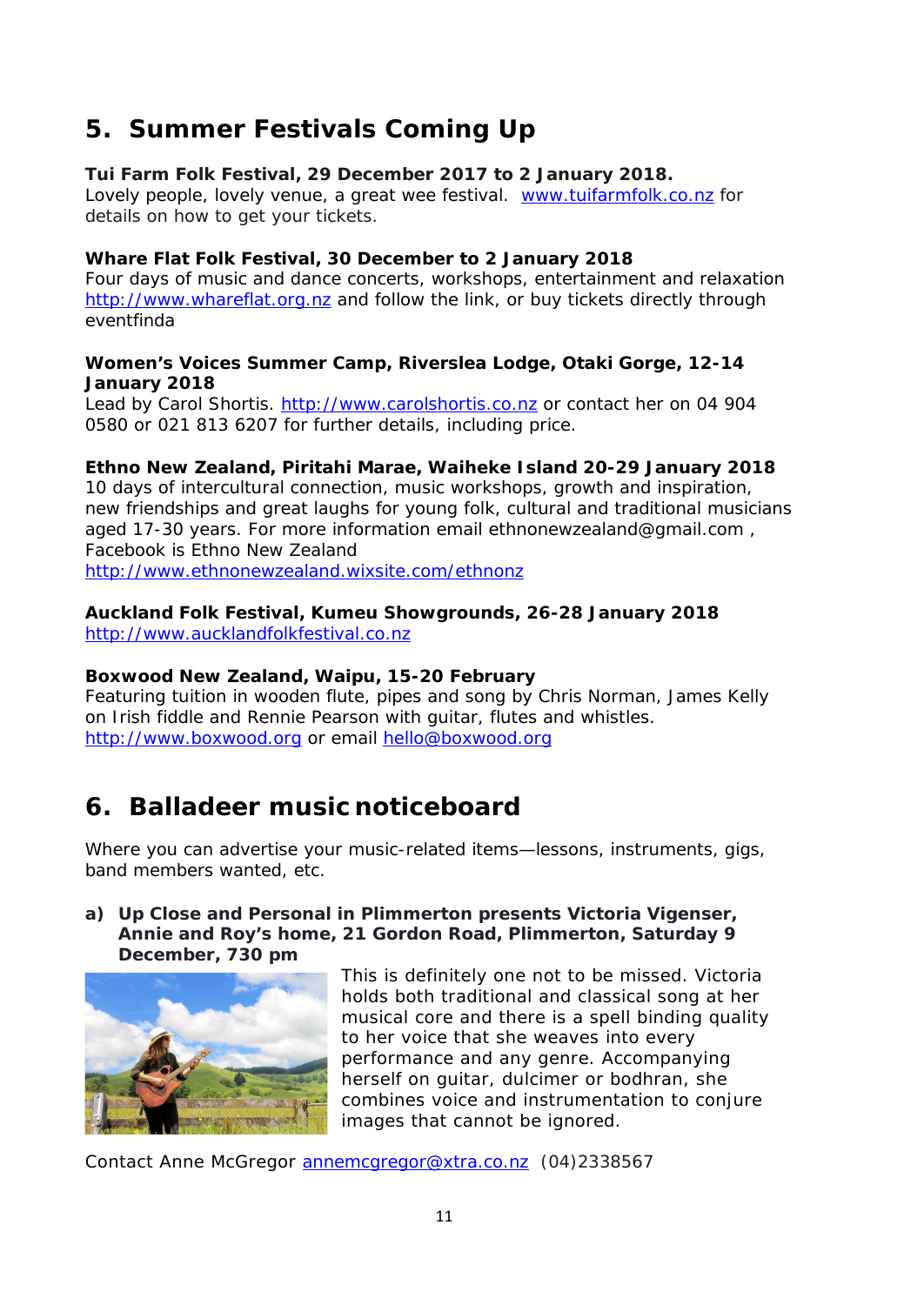#### **b) Trad Singing Session, Upstairs at the Sprig andFern, Thorndon, 11 December, 630 pm**

With Dave Barnes hosting, this session celebrates unaccompanied singing in traditional style. Fine beer and food to be had at the bar. Contact: Dave Barnes [david.barnes@xtra.co.nz](mailto:david.barnes@xtra.co.nz)

#### **c) Ceilidh with Buíon, Tuatara Third Eye, 30 Arthur St Wellington 16 December 7-10 pm.**

Buíon (BWEE-un) is a young Celtic band emerging out of the local Wellington Irish session scene. Reuben, Wynton, James and Gillian masterfully blend accordion, uilleann pipes, and twin fiddles (and the rhythmic beat of their feet!) into a traditional Irish sound coloured by their various musical backgrounds, including Scottish, English, Ontario Old-Time and French Canadian, and contemporary music styles.

High-energy tunes, and a mix of traditional ceilidh dances with a few dances influenced by the contemporary French bal folk scene. All the dances will be explained by the callers, and it'll be the easiest and most fun night of dancing you'll find anywhere! Calling by James McNamara and Gemma Potaka

Tickets \$12 general admission, \$5 students, Bookings online at [Eventfinda](https://www.eventfinda.co.nz/2017/ceilidh-with-buion/wellington?_ga=2.225772505.298075778.1511472630-1043289340.1511472630)

### **d) Folk Gathering 2018 Breaking News!!**

There will be no Elstow Folk Gathering next year! Fear not, though, lovers of folk music. There will still be a Folk Gathering in 2018 – it's just the venue that's changed.

Where: Tauhei Memorial Hall, 854 Tauhei Road, Tauhei When: Friday 16th to Sunday 18th February 2018 Cost: \$30.00 pp for the weekend if paid before 31stJanuary 2019. \$40.00 pp if paid after 31st January.

Plenty of camping space, kitchen facilities etc. Pre-registration is recommended. For further information or to register please email thefolkgatheringnz@gmail.com

### **e) A note from the Treasurer**

A reminder to all those who are changing your email address (thanks Vodafone!) Don't forget to notify [treasurer@acousticroutes.org.nz](mailto:treasurer@acousticroutes.org.nz) to amend the membership list so you continue to get the Balladeer and the updates.

### **f) Want To review for the Balladeer?**

We have a handful of willing writers who regularly get shoulder tapped to review AR concerts and we are very grateful to them. The AR Committee is offering a free concert ticket to anyone who reviews a concert for the Balladeer. It is great to hear a range of voices and opinions, so if you are interested please contact Philippa [balladeer@acousticroutes.org.nz](mailto:balladeer@acousticroutes.org.nz)

# **7. Want to perform?**



AR Committee would like to hear from you if you are interested in performing at our events, including support acts for our monthly concerts. Contact us [performers@acousticroutes.org.nz](mailto:performers@acousticroutes.org.nz)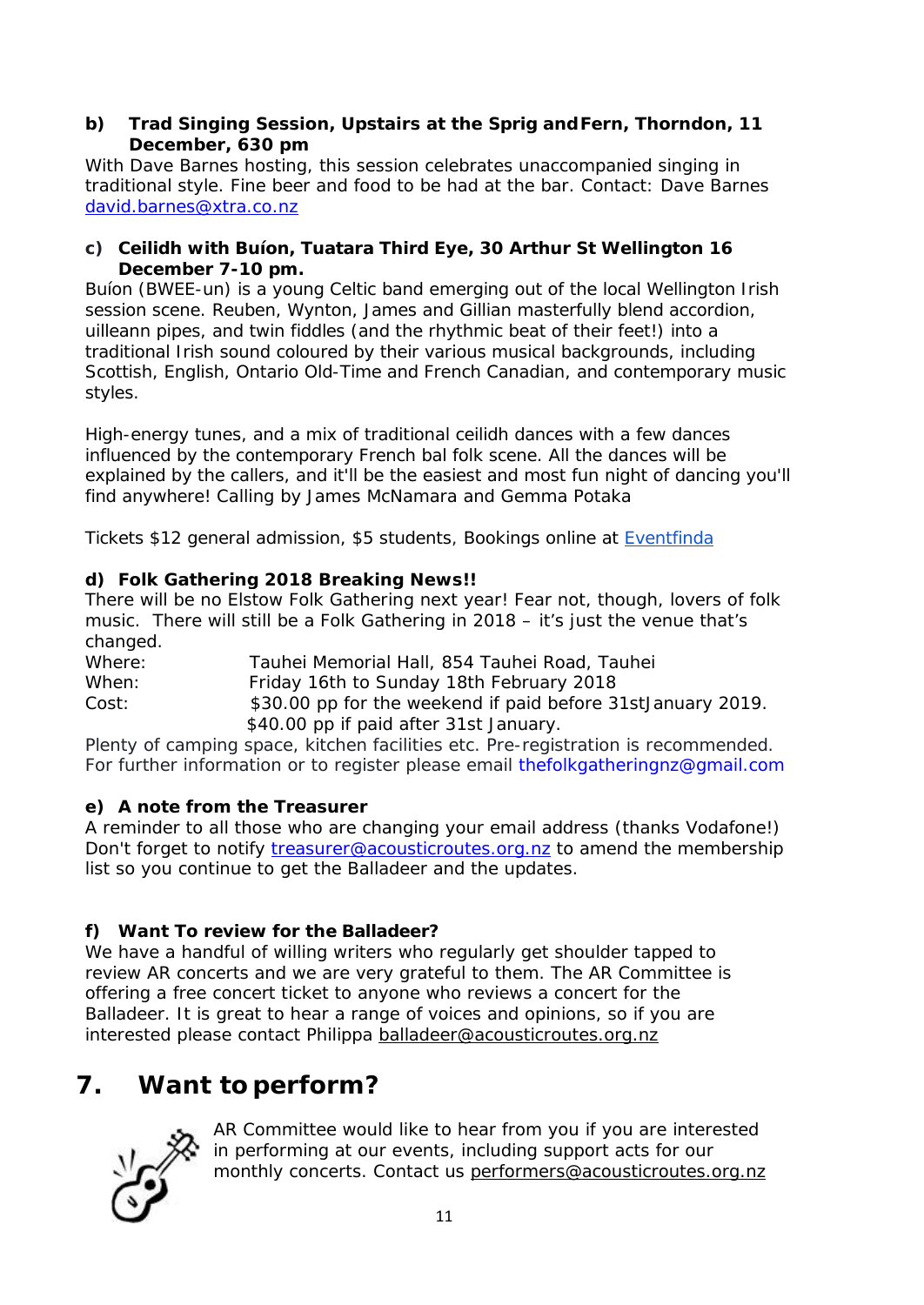# **8. About AcousticRoutes**

Acoustic Routes (Wellington Folk Centre Incorporated) is a club for people who enjoy playing and listening to folk and acoustic styles of music.

The fourth Thursday of the month generally features a concert, usually with a visiting artist and support acts from amongst our membership. Check the website or the Balladeer for updates about the venue.

Membership of Acoustic Routes costs \$25 a year for individuals, \$40 for couples or families, or \$15 for students and beneficiaries – and as we're now into the second half of the financial year, all membership rates are now only half price to join from now until June 2017. Membership entitles you to door-charge discounts at Acoustic Routes events, at events put on by most other folk clubs, and at Alistair's Music.

Members get priority access to performance opportunities, and can have input into the club's activities. To join, email [treasurer@acousticroutes.org.nz.](mailto:treasurer@acousticroutes.org.nz)

Acoustic Routes publishes this newsletter (The Balladeer) at the start of every month, and also an acoustic gig guide for the Wellington region (Acoustic Routes update). You can [subscribe online,](http://eepurl.com/mP90b) or contact [publicity@acousticroutes.org.nz](mailto:publicity@acousticroutes.org.nz)

# **9. Acoustic Routescontacts**

**President:** Murray Kilpatrick president@acousticroutes.org.nz **Correspondence**: Kevin Ikin [secretary@acousticroutes.org.nz](mailto:secretary@acousticroutes.org.nz)  **Treasurer/Membership**: Sue Ikin [treasurer@acousticroutes.org.nz](mailto:treasurer@acousticroutes.org.nz) **Balladeer**: Philippa Bo[yballadeer@acousticroutes.org.nz](mailto:balladeer@acousticroutes.org.nz) **Acoustic Routes update email**: Murray Kilpatrick [president@acousticroutes.org.nz](mailto:president@acousticroutes.org.nz) **Performance opportunities:** [performers@acousticroutes.org.nz](mailto:performers@acousticroutes.org.nz) **Postal address**: PO Box 27-191 Marion Square, Wellington, New Zealand. **Website**: [www.acousticroutes.org.nz](http://www.acousticroutes.org.nz/)

## **10. Other regular folk events/contacts in the region**

Ceol Alba Scottish Music Club

When: 4th Friday of month, 7.30 - 9.30pm. A club forplayingand/or listening to (mostly) traditional Scottish music. Sheet music supplied or downloadable.

Where: Lower Hutt.

Cost: \$5 per night

Contact: Lynne Scott, 04 565 0164 [lynne@scott.gen.nz](mailto:lynne@scott.gen.nz)

International Folkdancing

When: Every Wednesday from February to December, 7.30 to 9.15 pm Where: Tarrant Dance Studios, 125Cuba St, Wellington Contact: Cashy Yates (04) 569 1618 [cashy@ihug.co.nz](mailto:cashy@ihug.co.nz)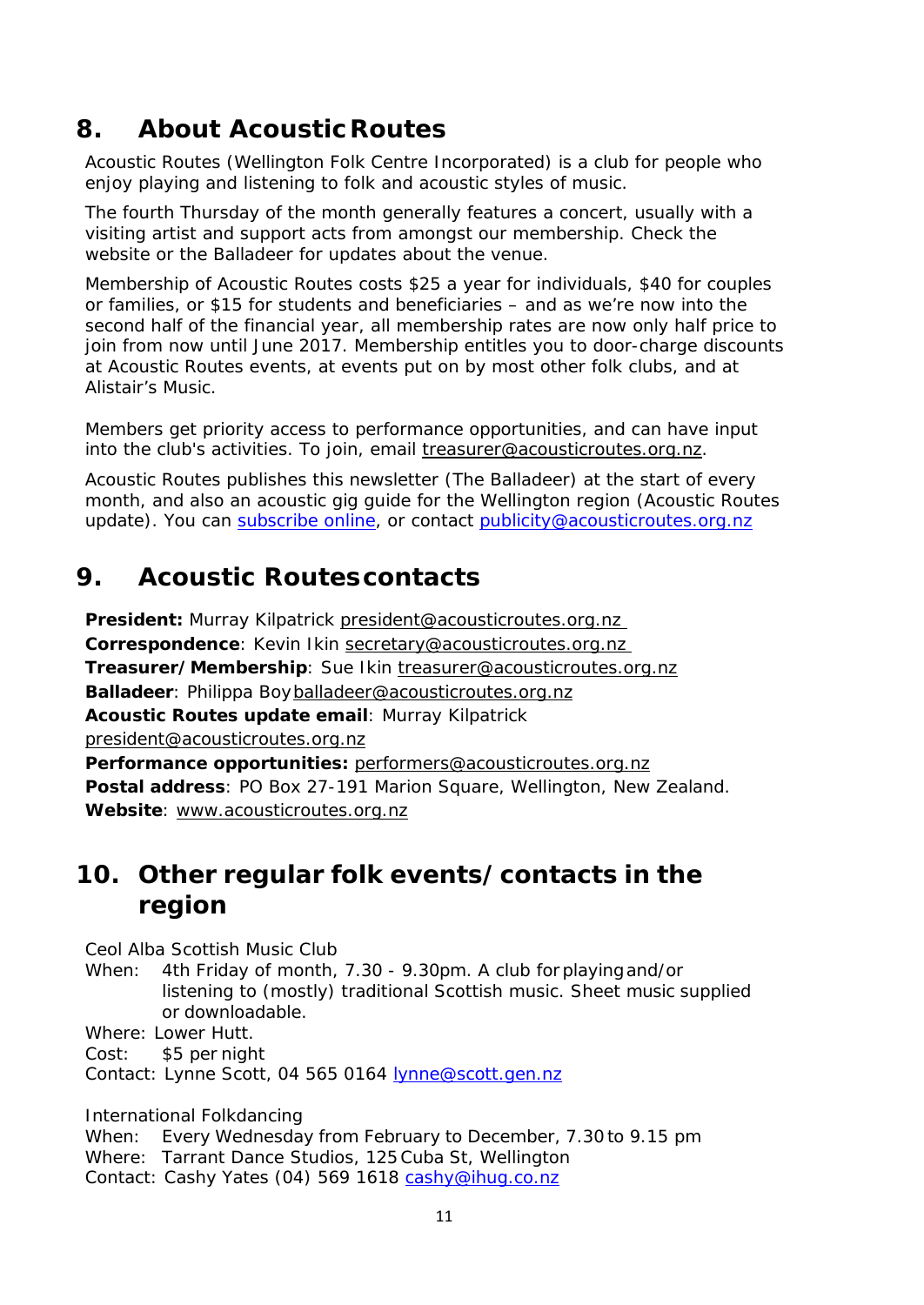Kapiti Live Music Club

- When: 2nd Wednesday of the month, an acoustic social eveningfor listening and/or singing and playing, from7:30.
- Where: Paul and Kimbra's; 3 Jade Lane, Paraparaumu. Off the east end Mazengarb Road as it changes name and turns toward KapitiRoad.

Contact: [enquiry@klmc.org.nz a](mailto:enquiry@klmc.org.nz)[nhttp://www.klmc.org.nz](http://www.klmc.org.nz/)

Kelburn Pub Live Music

When: Live music every Sunday 3-5pm. Sunday Roots on the first Sunday of each Month, 4-7pm. Hosted by Pip Payne and featuring a different guest artist each month. Details: 'Sunday roots' on Facebook.

Contact the Pub if you are interested in performing.

Levin Folk Club

- When: 2nd Friday of month, 7.30 pm, blackboard concert plus quest artist. Entry:Members \$5, Non-Members \$10, Children \$3 (includessupper) 4th Friday of month, 7.30 pm, acoustic night.
- Where: Horowhenua, Scottish Society and Pipe Band hall, cnr Bartholomew Rd and MiddlesexSt.

Bookings: Dale Webb [dalewebb@clear.net.nz](mailto:dalewebb@clear.net.nz) Website: [www.levin-folk-music-club.org.nz](http://www.levin-folk-music-club.org.nz/) Facebook: Levin Folk Music

Mainly Acoustic Music Club

- When: (Mostly) every 2nd Tuesday of the month, 7.30pm Where: Mayfair Cafe, 116 Main Street, Upper Hutt
- Contact: Mary Khalil 021 02314505 [mary.khalil@xtra.co.nz](mailto:mary.khalil@xtra.co.nz) Club committee email: [info@mainlyacoustic.co.nz](mailto:info@mainlyacoustic.co.nz)
- Website: [http://mainlyacoustic.co.nz/coming-attractions/](mailto:info@mainlyacoustic.co.nzhttp://mainlyacoustic.co.nz/coming-attractions/)

Morris dancing: Dave Barnes<http://www.morrisdancing.org.nz/>

Music and Poetry at the Metro

When: Second Sunday of the month, 3.00pm to 5pm Where: Metropolitan Restaurant and Bar Lydney PlacePorirua

Cost: free

Contact: Phil McConnell: [musicandpoetryatthemetro@gmail.com](mailto:musicandpoetryatthemetro@gmail.com) Phone (04) 237 9902 or 027 786 5542

[www.facebook.com/music.metrobar](http://www.facebook.com/music.metrobar)

Pukerua Bay Folk Club

- When: 1st Thursday of month, 8 pm Where: 9 Donlin Rd, Pukerua Bay
- Contact: Murray or Julie Kilpatrick, (04) 239 9951, julmur@paradise.net.nz